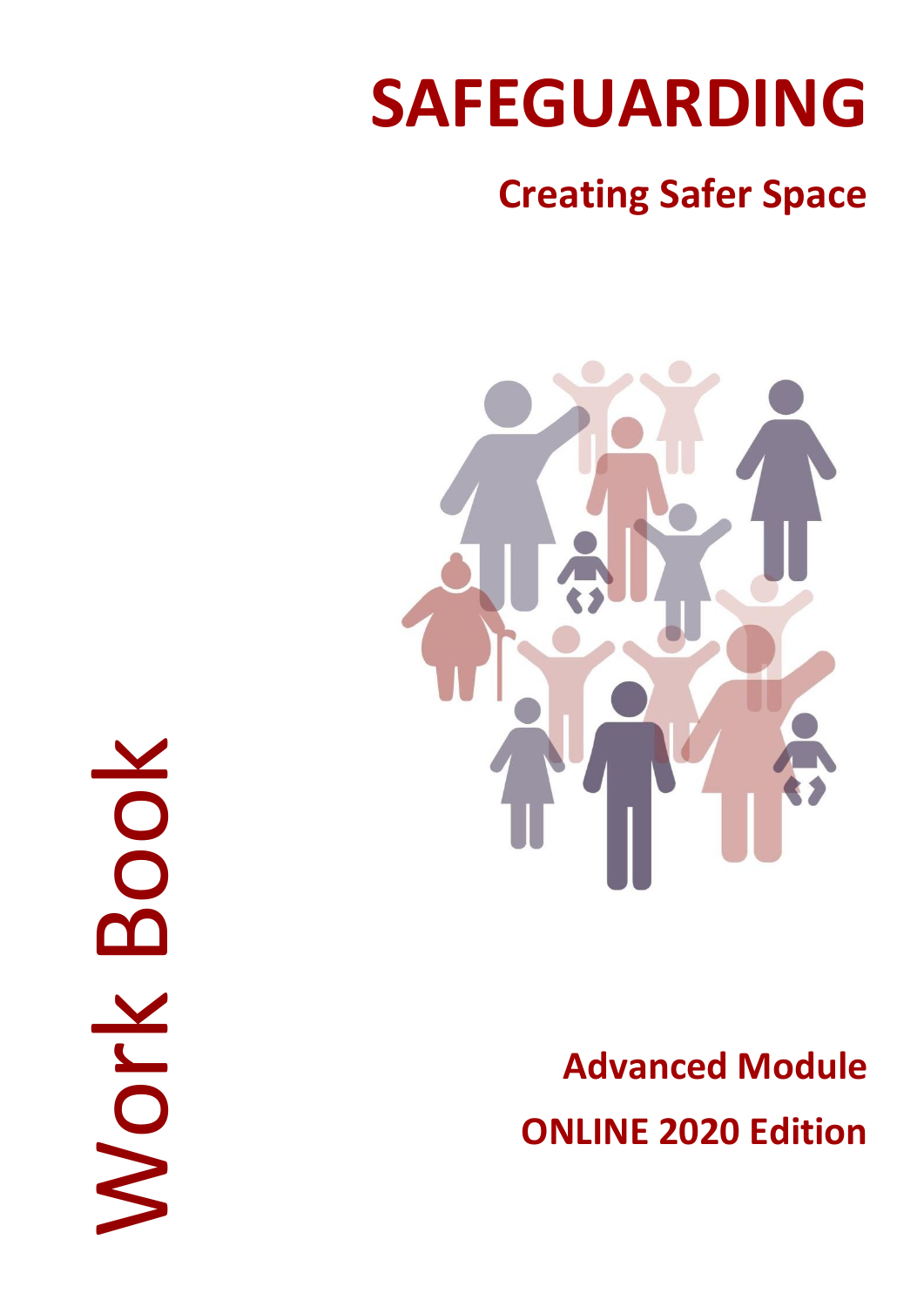#### **Welcome to The Advanced Module.**

The Advanced Module is designed to ensure that you are fully equipped to fulfil your safeguarding responsibilities within the Methodist Church. It will help you understand what to look out for, how to respond and when to ask for help, to ensure that Methodist Churches are safe places for all.

The Advanced Module (online) is an interactive course where case studies, film clips, questions and discussions will be used to enhance your learning. The Module is in three parts:

- **1. Advanced Module e-learning,** an independent learning experience, you can complete at your own pace in advance of the Gathered session.
- **2. Advanced Module Gathered,** a 2 hour facilitated session, for up to 15 participants, which will consolidate and continue your earlier learning. This will be led by one of the District Advanced Module Trainers and the District Safeguarding Officer. A chaplain will also be present.
- **3. Advanced Module Handbook**, this will support your learning during Advanced Module (online) and be a reference point for further study and resources.

# **Work Book**

The Work Book is for you to use during the e-learning and to bring to the Gathered session as a reference and for further notes. At the end of each Unit, the Work Book will prompt you to note any questions you may have for the Gathered Session.

**Theology X Login Username:** 

**Password:**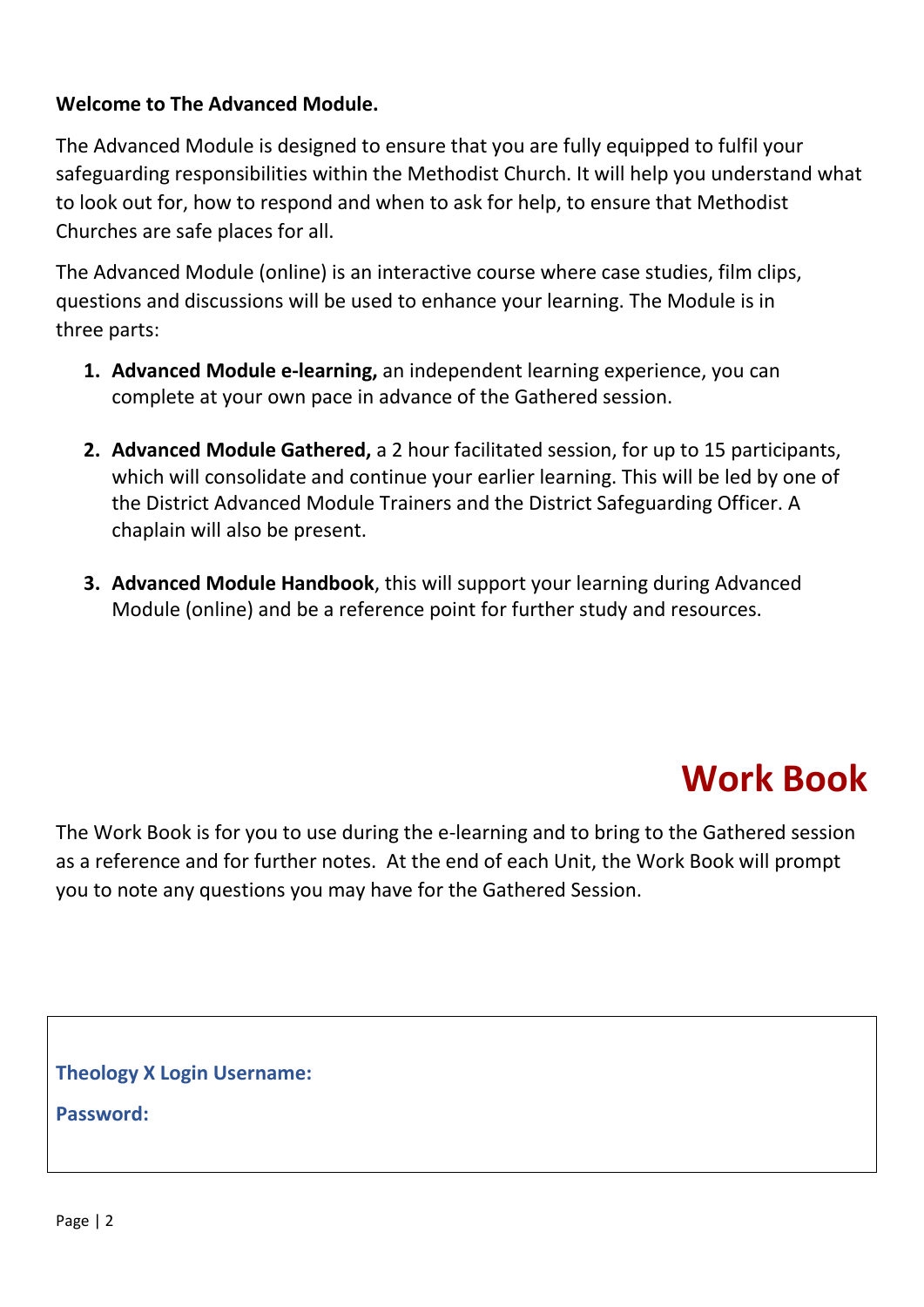### **Unit One: Welcome and Theological Perspectives**

*Let us pray.*

Lord of Light, we remember that you came into the world to banish the darkness. We hold before you those people whose lives have been overshadowed by abuse. Lord, open our ears to hear the truth.

Open our eyes to truly see what is happening in front of us.

Open our minds that we may acknowledge and understand the damage abuse in all its forms can do.

Open our hearts, to find ways to make safe space for all people. Amen.

In a moment of quiet, let's open our hearts and minds to all that we need to learn and discover together.

Let us prepare to concentrate completely on the learning we're about to undertake.

*by Vivian Almond, local preacher and member of the Methodist survivors reference group.*

"Creating safer spaces, a place of sanctuary, a safe place to be different, safe to explore, safe in its entirety. Creating a safer space is not just a name of a report, or the theme for a presidential address. But it's a task, a role and a challenge for the church, and for each person, every single one of us, we need to create safer space." *Reverend David Gamble in his Presidential Speech 2009*

> **Abuse is a misuse of power. Abuse is the powerful preying on the vulnerable. Abuse is the destruction of precious life. Abuse is the catalyst for years of suffering. Abuse is the demoralisation of one human being by another. Abuse is an act of violence. Abuse is the theft of confidence. Abuse happens every day. Every walk of life. Status, race, age, gender are no protection from an abuser to the abused. Abuse, knows no boundaries.**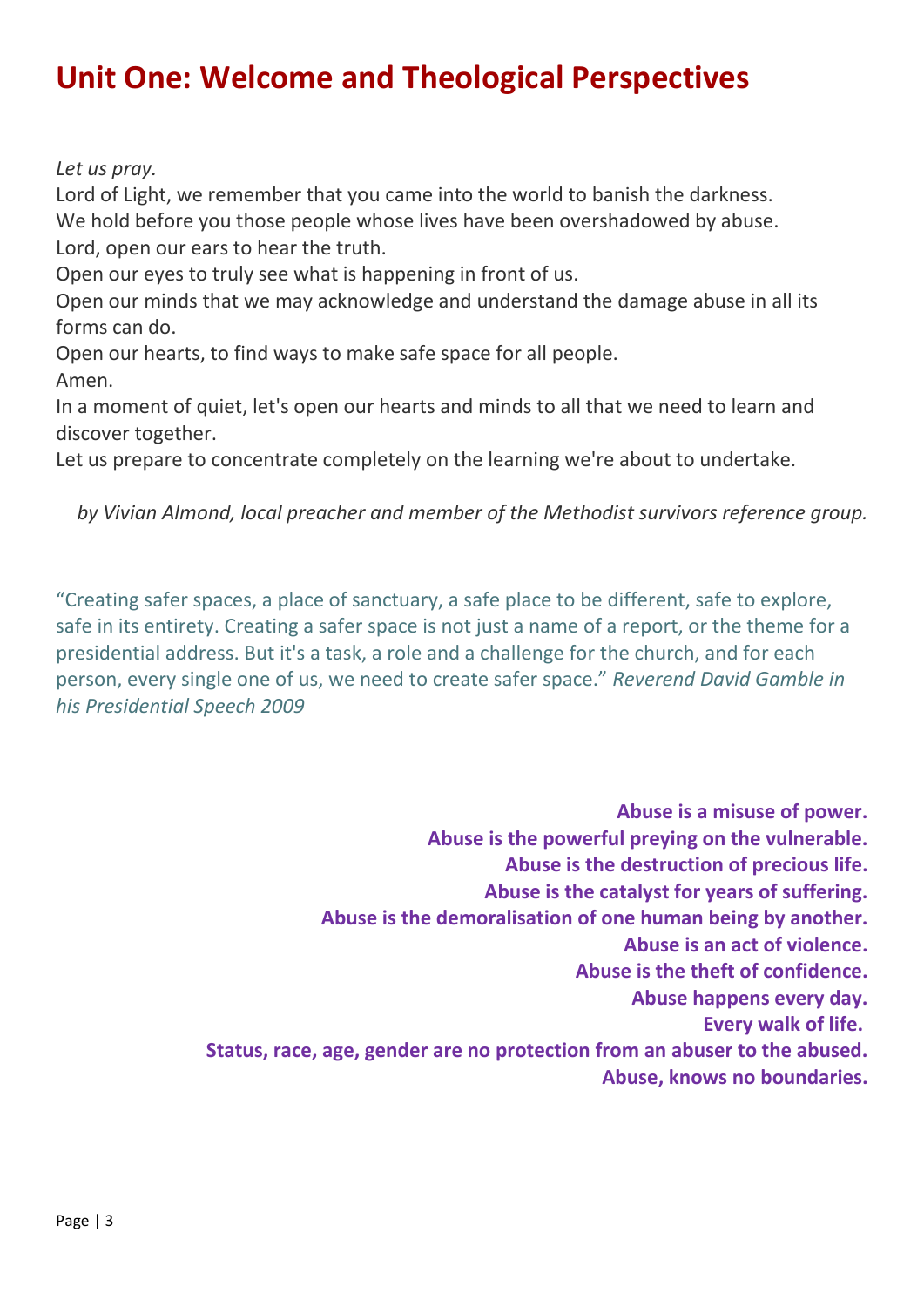#### **Thinking about your role in the Methodist Church**

#### **Good safeguarding practice**

●● First of all, identify the elements of good safeguarding practice in relation to this case study:

*Pete is the new partner of toddler group leader, Sandy. He started to come along at the beginning and end of the sessions to help with setting up and tidying away the equipment. The minister asked that he apply to be a volunteer, and as a consequence he completed a DBS application. The DBS disclosure revealed concerning information about his previous behaviour.*

Reflecting on this case study, make a note of

1. examples of good safeguarding practice illustrated in this scenario

2. areas for improvement or further development of good safeguarding practice

In terms of your own safeguarding practice within the Methodist Church context, take a few minutes to consider one of the following and record your reflections:

Think of a time when the action you took within the Church community contributed to positive safeguarding practice.

**OR**

Ask someone in a leadership role in your Church how their actions have contributed to the promotion of good safeguarding practice within the Church.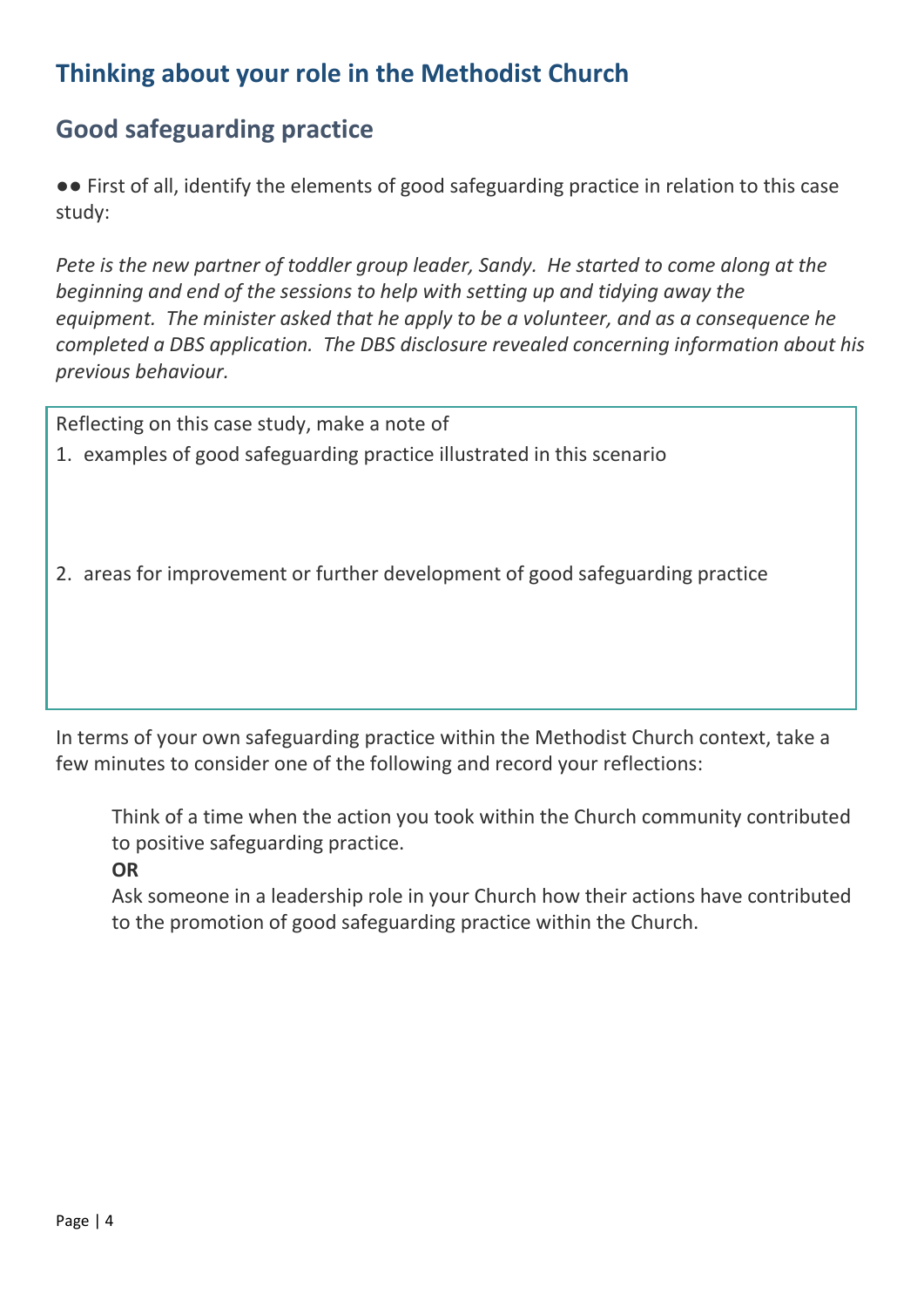#### **Theological Perspectives: What's the problem?**

**Once you have completed the quiz online, reflect on these questions:**

Which of these facts is most surprising to you?

Why do you think this is the case?

#### **Theological Reflection**

Read and reflect upon one or two of the following themes - text provided online:

All are welcome The nature of forgiveness Can people change? Holding office in the Church Justice for all

What are your views about what you've read? Is it helpful or does it raise further questions, dilemmas? Record any key points and questions to refer to in the Gathered session.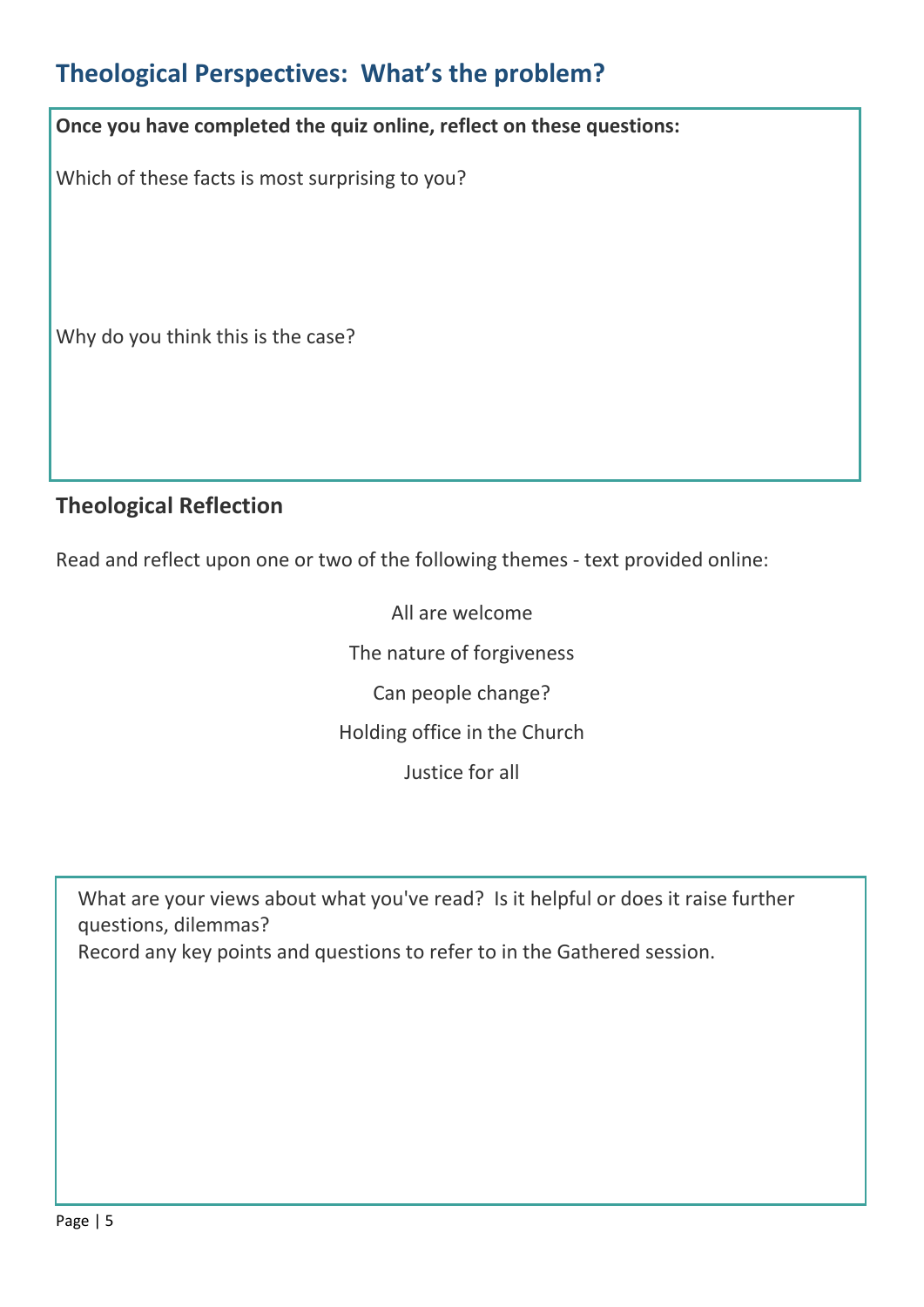# Unit Two: Safer Recruitment

# **The Wednesday Club**

How would you ensure you recruit these volunteers safely?

How would you support them in carrying out their role?

### **Boundary Drift**

Have you noticed any situations similar to Maia's happening in your local church?



What could you, in your role, do to make others aware of boundary drift?

Unit 2: Do you have any questions for the Gathered Session?

I

I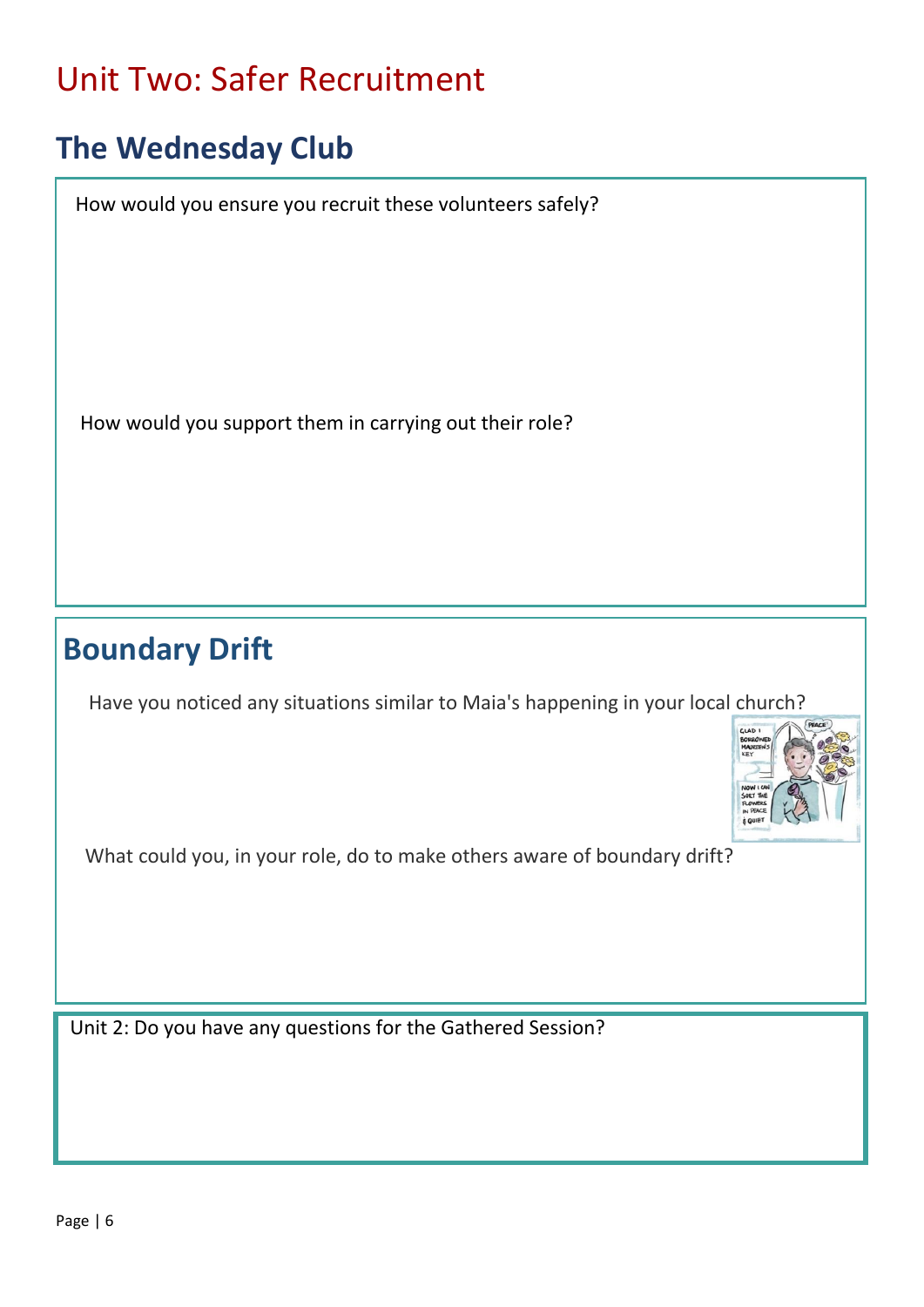# **Unit Three: Manipulation and Control**

#### **Recognising Grooming: What Can Grooming Look Like?**

After watching the short film about grooming and sexual abuse, identify where individuals have used manipulation and control.

What did you notice about how they did this?

#### **Creating Safer Organisations**

Marcus Erooga is an independent Safeguarding Consultant, Researcher and Trainer.

It is important to note that, although Marcus' example refers to secular organisations, the same principles apply to all categories of abuse, settings and circumstances.

Watch the video, and spend a few minutes considering: Which aspects of this video particularly stood out for you?

How we understand risk – as individuals and in the Church context?

How the culture in our churches can have an impact upon an individual's ability to abuse?

How the information Marcus highlights might impact upon your safeguarding practice

Unit 3: Note any questions you have for the Gathered Session.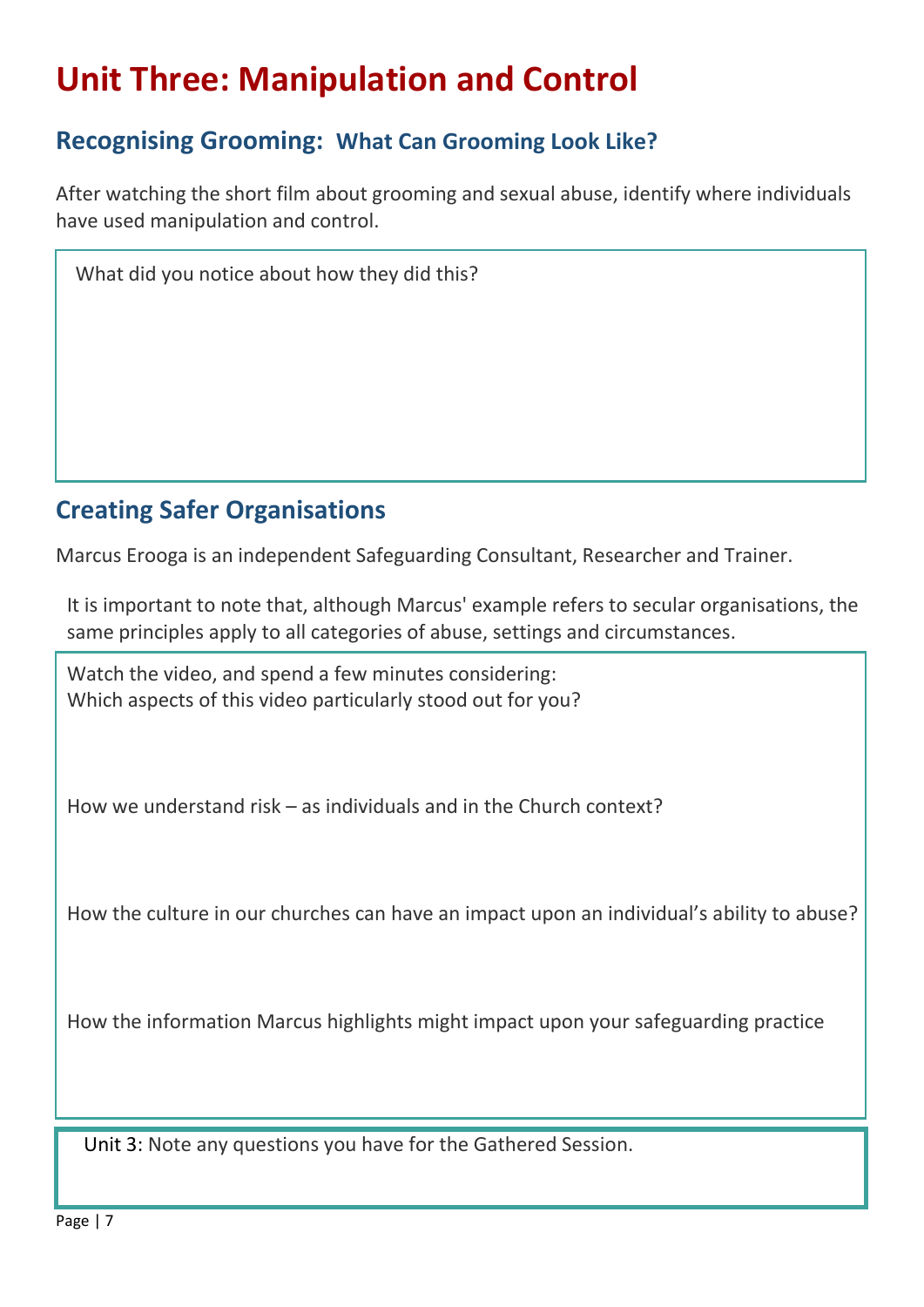# **Unit Four: Responding well to those who have experienced abuse**

**SAFEGUARDING** CONCERN

 $\circ$ 

#### **Responding Well**

Many individuals are affected when a safeguarding concern arises, some more directly and painfully than others.

When an incident or accusation of abuse takes place, the effects of it can be felt throughout the community that surrounds it.

Using the ripple diagram above, with the water droplet representing a safeguarding concern, try and **identify those whom you think would or could be affected in the ripples**.

| Consider the role that the church has in responding to the people you have identified: |  |
|----------------------------------------------------------------------------------------|--|
|                                                                                        |  |
|                                                                                        |  |
|                                                                                        |  |
|                                                                                        |  |
|                                                                                        |  |
|                                                                                        |  |
|                                                                                        |  |
|                                                                                        |  |
|                                                                                        |  |
|                                                                                        |  |
|                                                                                        |  |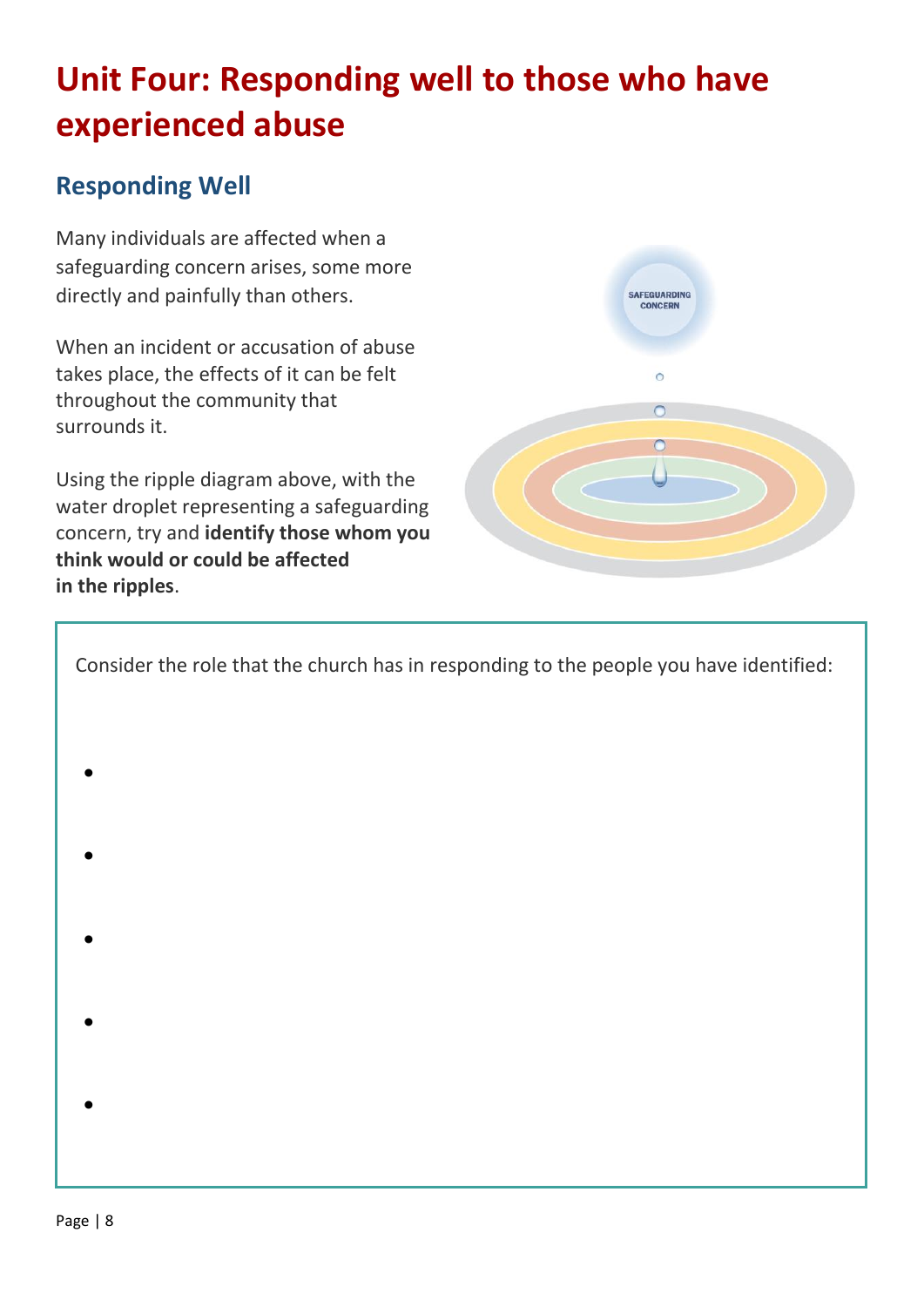#### Unit Four: Responding well to those who have experienced abuse

#### **Lord's prayer**

How could you, and others, make The Lord's Prayer more inclusive in your church?

**The Peace** How can you make sharing the Peace more inclusive?

What could your church do?

Having worked through this unit how might what you have learned impact on how you carry out your role?

Unit 4: Note any questions you have for the Gathered Session.

I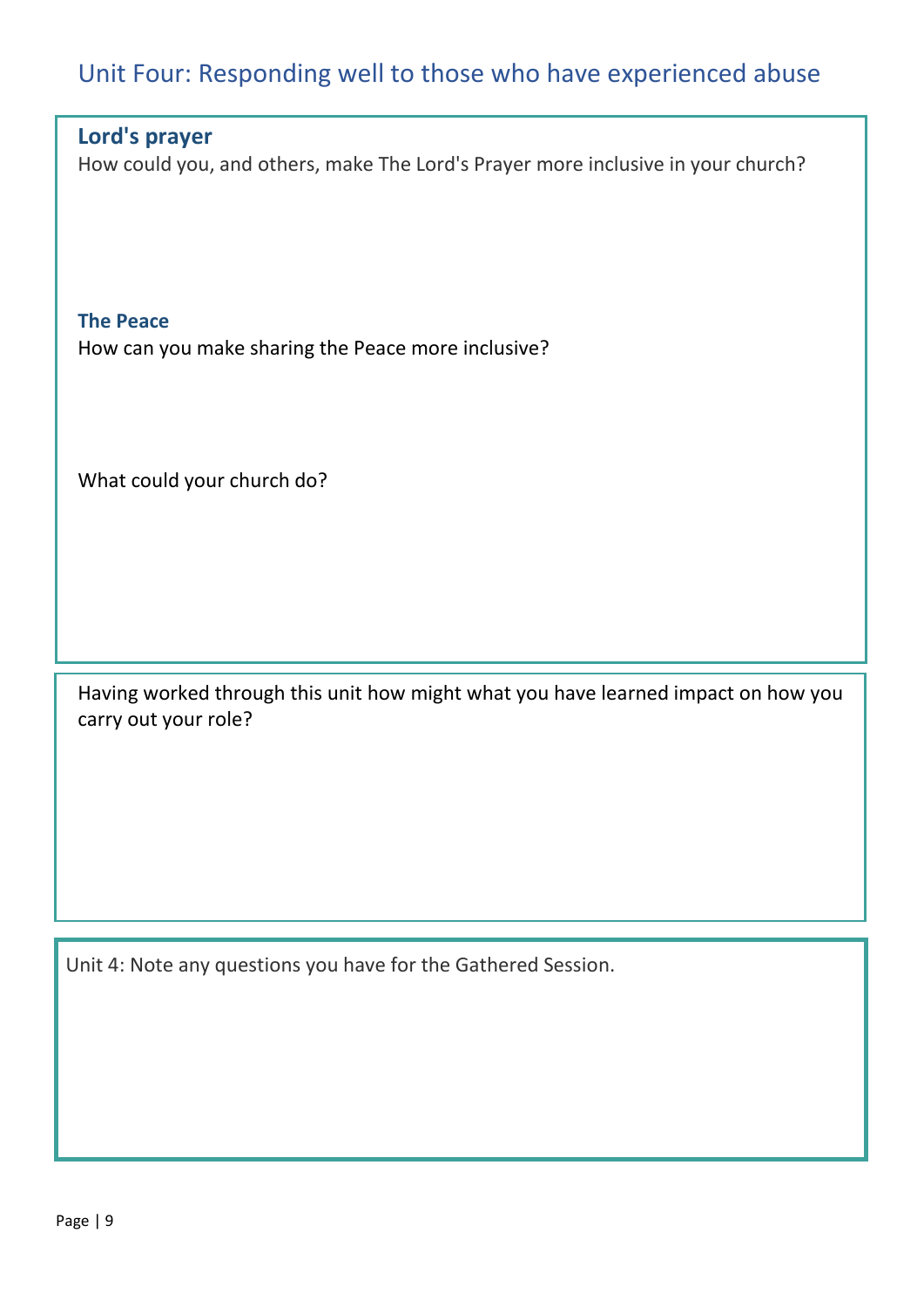# **Unit Five: Responding well to those that may be a risk**

**Case Study Phone Call** How do you feel as you hear this call?

**Serious Situation?** Is this a serious situation? Why?

#### **The Problem of Gossip**

What would you tell the DSO after receiving this text message? Why can gossip be a particular problem in church?

Chaos at church this morning! <sup>6</sup> Everyone gossiping about Revd Smith. He's been released on bail. Most people seem to think he's not guilty and this has gone too far. Wasn't sure what to do about it?

Delivered

Thanks for the update. I think we need to have a chat. Are you free after 2pm.



#### **What next?**

What actions might you need to take?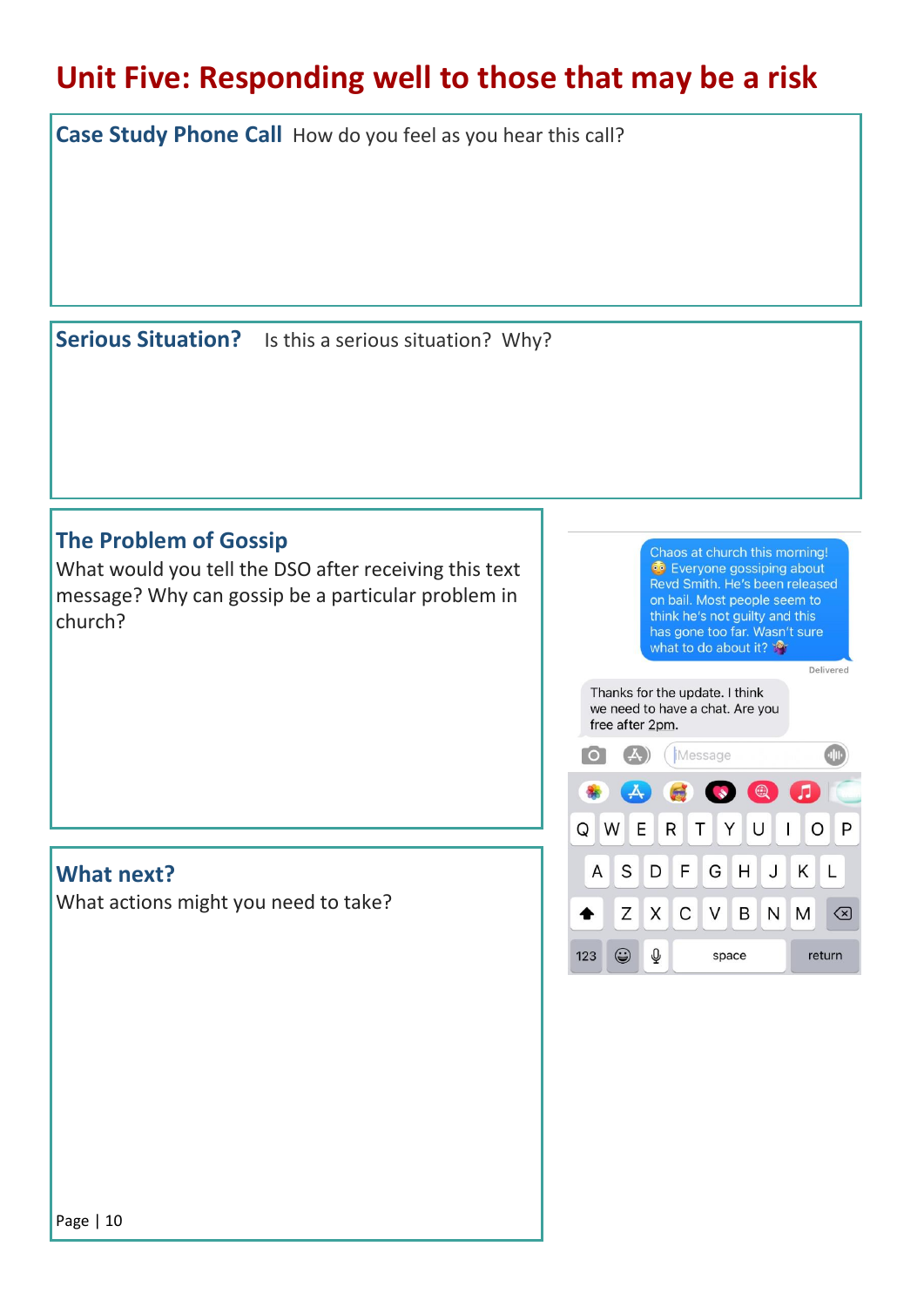#### **Unit Five: Responding well to those who may be a risk**

#### **Working well with your DSO**

**DSO – District Safeguarding Officer**

| <b>Contact details for your DSO</b> |                                                                                                           |  |  |  |  |  |  |  |
|-------------------------------------|-----------------------------------------------------------------------------------------------------------|--|--|--|--|--|--|--|
|                                     | Name:                                                                                                     |  |  |  |  |  |  |  |
|                                     | Phone number:                                                                                             |  |  |  |  |  |  |  |
|                                     | Email:                                                                                                    |  |  |  |  |  |  |  |
|                                     | <b>Working Well</b><br>Think of three things that you might need to work on with the DSO.<br>$\mathbf{1}$ |  |  |  |  |  |  |  |
|                                     | $\overline{2}$                                                                                            |  |  |  |  |  |  |  |
|                                     | 3                                                                                                         |  |  |  |  |  |  |  |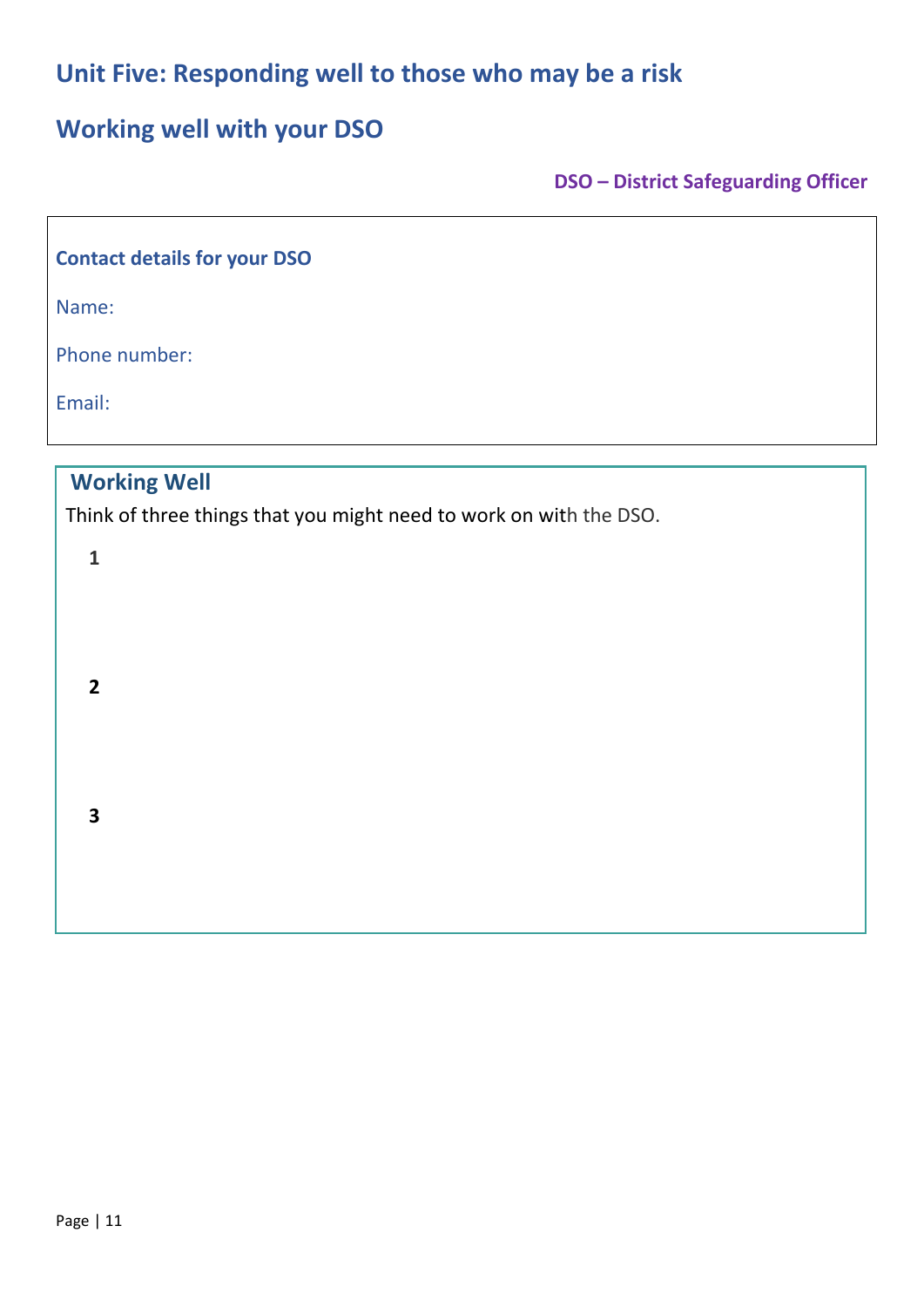#### **Case Study: Revd Smith**

Morning. My case is up in court next month. I just wondered if there was any chance of a character reference. We have known each other ages and this would really help. Thanks



#### **Request for a reference for court**

 How would you respond to this request from . Revd Smith?

#### **Next Steps after a guilty or not guilty verdict**

What needs to be done now that Rev Smith has been found guilty?

What needs to be done now that Rev Smith has been found not guilty?

# Email

| From: | a.dso@methodist.org      |
|-------|--------------------------|
| To:   | j.doe@gmail.com          |
| Date  | 13 <sup>th</sup> October |
|       |                          |

Good afternoon. I wanted to let you know that Revd. Smith's trial has now ended and the verdict has been given. He has been found guilty.

Obviously this is going to have a huge impact on the church and circuit. I wonder if we could schedule a time for a conversation soon.

Before we meet would it be possible for you to think through any questions or concerns you have from the church's perspective.

Many Thanks.

A DSO

The Methodist Church DSO Safeguarding Officer for A District. 01234 56789 | a.dso@methodist.org This email has been sent by the District Safeguarding Officer for A District. This email and any attachments may contain<br>privileged, confidential or sensitive information and is intended solely for the person or organisati

For the Methodist Church Privacy Notice please visit www.tmcp.org.uk/ab

Unit 5: Note any questions you have for the Gathered Session.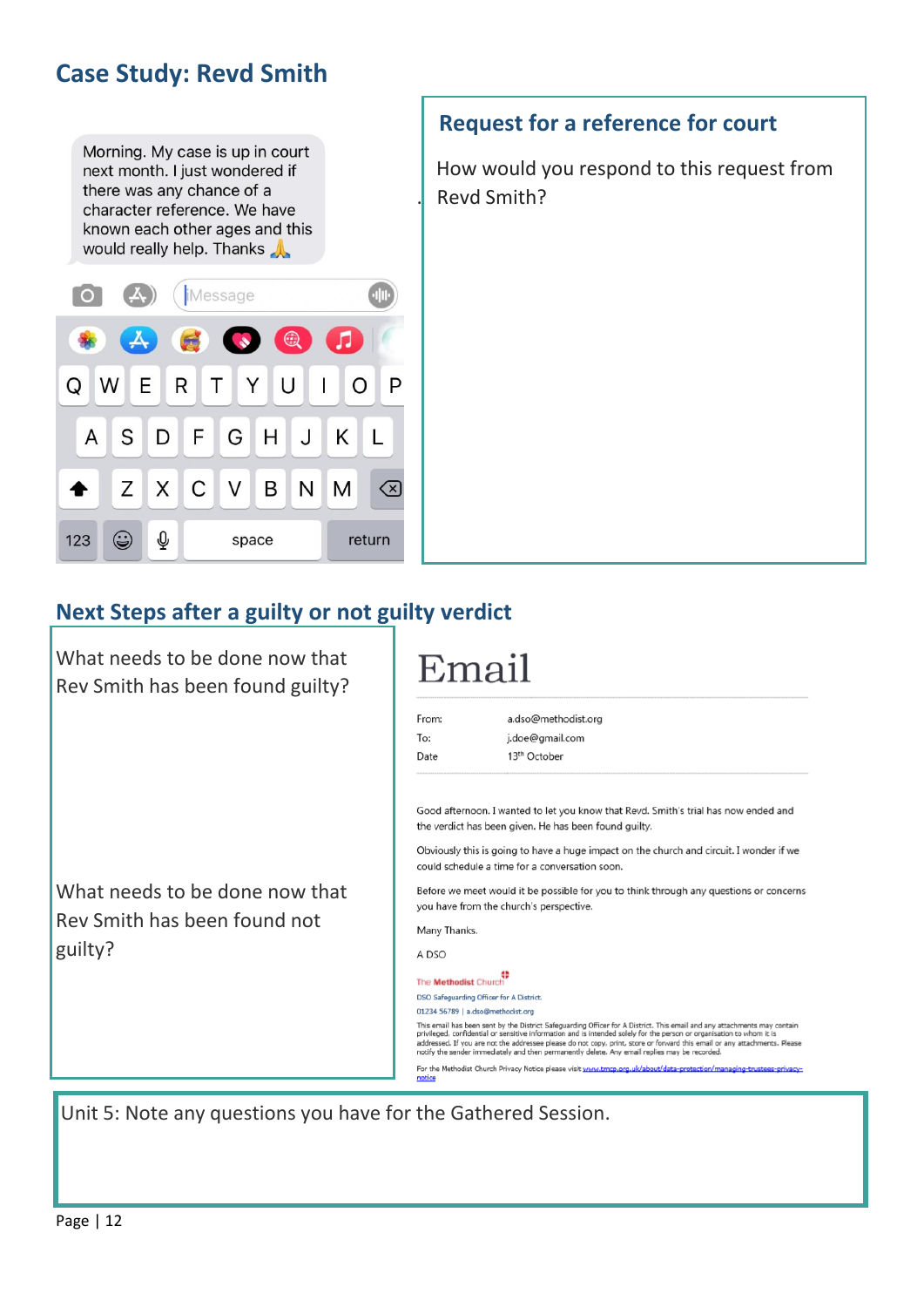# **Unit Six: Record and Refer**

#### **Case Study: Mrs Leonard**

Who? What? Where? When? How?

|                                       | Listen to the conversation and then spend 3 minutes |
|---------------------------------------|-----------------------------------------------------|
| writing your record of the discussion |                                                     |

**Did you miss anything?** Now watch the conversation again as Claire shares her concerns, and those of others, about Mrs Leonard.

| 1. Did you record all the key points?                         |  |
|---------------------------------------------------------------|--|
| 2. Did you record the names of the different people involved? |  |

- 3. Was there anything you didn't record?
- 4. Did you record the Who; What; Where; When; How?
- 5. Was there anything you recorded as a fact from Claire that was actually Claire sharing an opinion from someone else?

Unit 6: Note any questions you have for the Gathered Session.